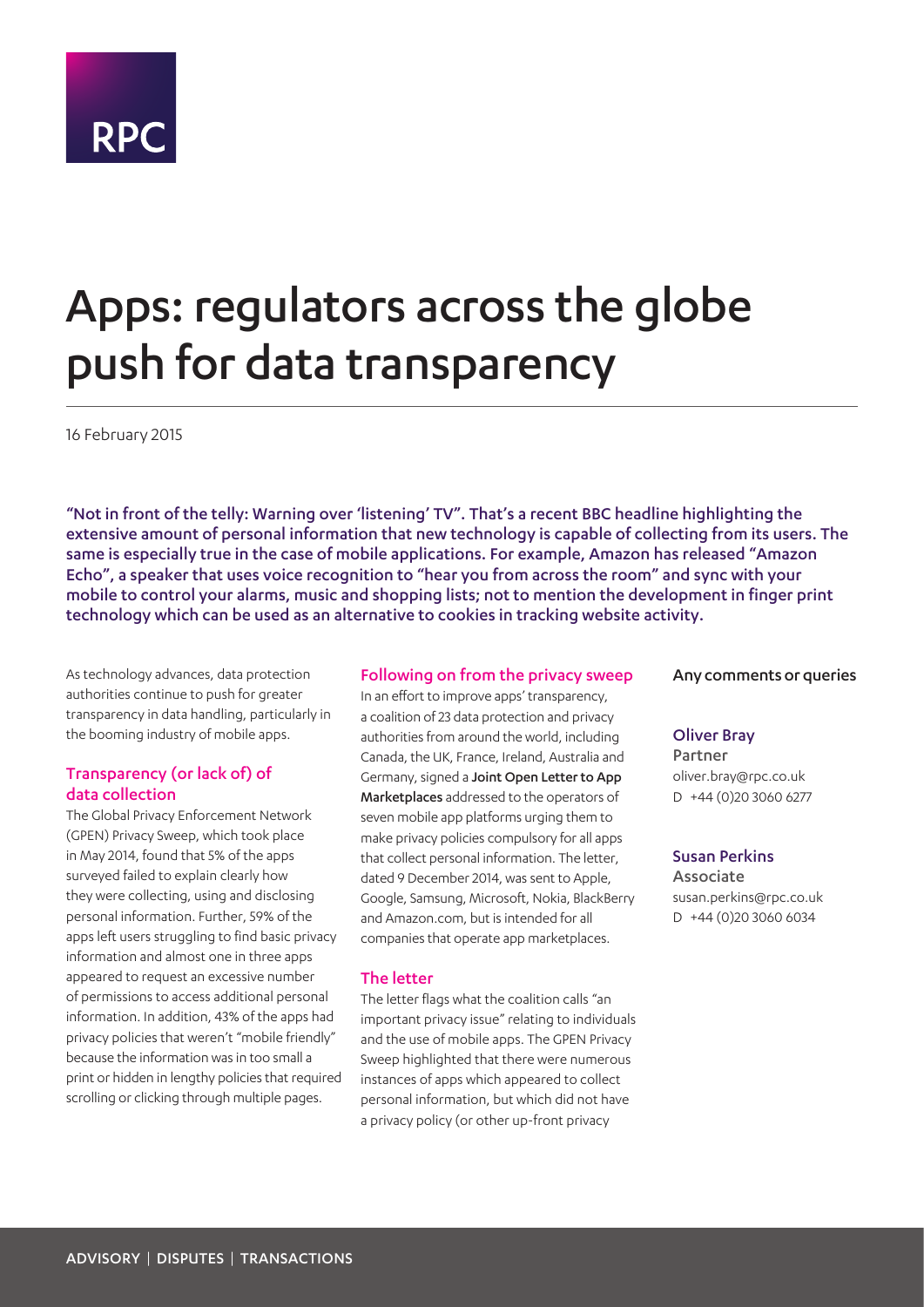information), thus "removing the ability for individuals to be meaningfully informed when making decisions about the collection, use, and/or disclosure of their personal information". The letter acknowledges that most marketplaces allow app developers to include a link to a privacy policy, but says that this "did not appear to be a mandatory practice".

The signatories note that app marketplace operators play "a unique and integral role in users' interactions with apps, made available through their various app stores and app marketplaces". Further, the app marketplace is an "important consumer landing spot" where individuals can search for new apps, read reviews, and access technical information about a particular app before downloading it. Like any marketplace, there is an expectation that consumer protection issues will be addressed "in a positive and privacy friendly manner".

The signatories acknowledge that app marketplaces already facilitate communication about a number of matters related to apps, such as details of the app, age rating, size, and version. While privacy policy links sometimes appear in the app marketplace listings, the practice is not consistently applied. Given the wide-range and potential sensitivity of the data stored in mobile devices, the signatories say that privacy practice information (eg: privacy policies) should be a requirement, rather than simply an option, for apps that collect data in and through mobile devices within an app marketplace store. Links to a privacy policy would provide "a simple and convenient manner for individuals to obtain privacy-related information which they need to be meaningfully informed regarding the collection and use of their data before making the decision to download the app".

In conclusion, the signatories say that app marketplace operators should, "acting as a responsible corporate citizen", make the basic commitment to require each app that can access or collect personal information to provide users with timely access to the app's privacy policy. The letter concludes, "We therefore expect a marketplace operator would put in practice, if it has not already, this advice, and implement the necessary protections, to ensure the privacy practice transparency of apps offered in their stores".

#### Comment

Privacy policies matter, whoever you are. If you run an app marketplace, then it's best practice to require all apps that collect personal information to have a decent policy. And if you're an app developer, you need to actively ensure that your app has a transparent and easy to read privacy policy.

And finally, if you're wondering where to start, or you want to know how your current policy stacks up, take a look at our top tips for privacy compliance (previously published in our article "Global privacy sweep: why the app market needs to sharpen up" (Volume 14, Number 10)):

- 1. Be clear and upfront about what personal information will be collected, used and disclosed, and importantly, clearly explain why this information is required.
- 2. Only collect and process the minimum data necessary for the tasks that you want to perform. If you are not collecting personal information, make this known.
- 3. Ensure that data is deleted when it is no longer required and avoid or limit the collection of sensitive information.
- 4. Keep your privacy communications up-to-date so that they always reflect your actual data-handling practices.
- 5. Stop being legalistic! Be bold use plain English that is simple to read and understand.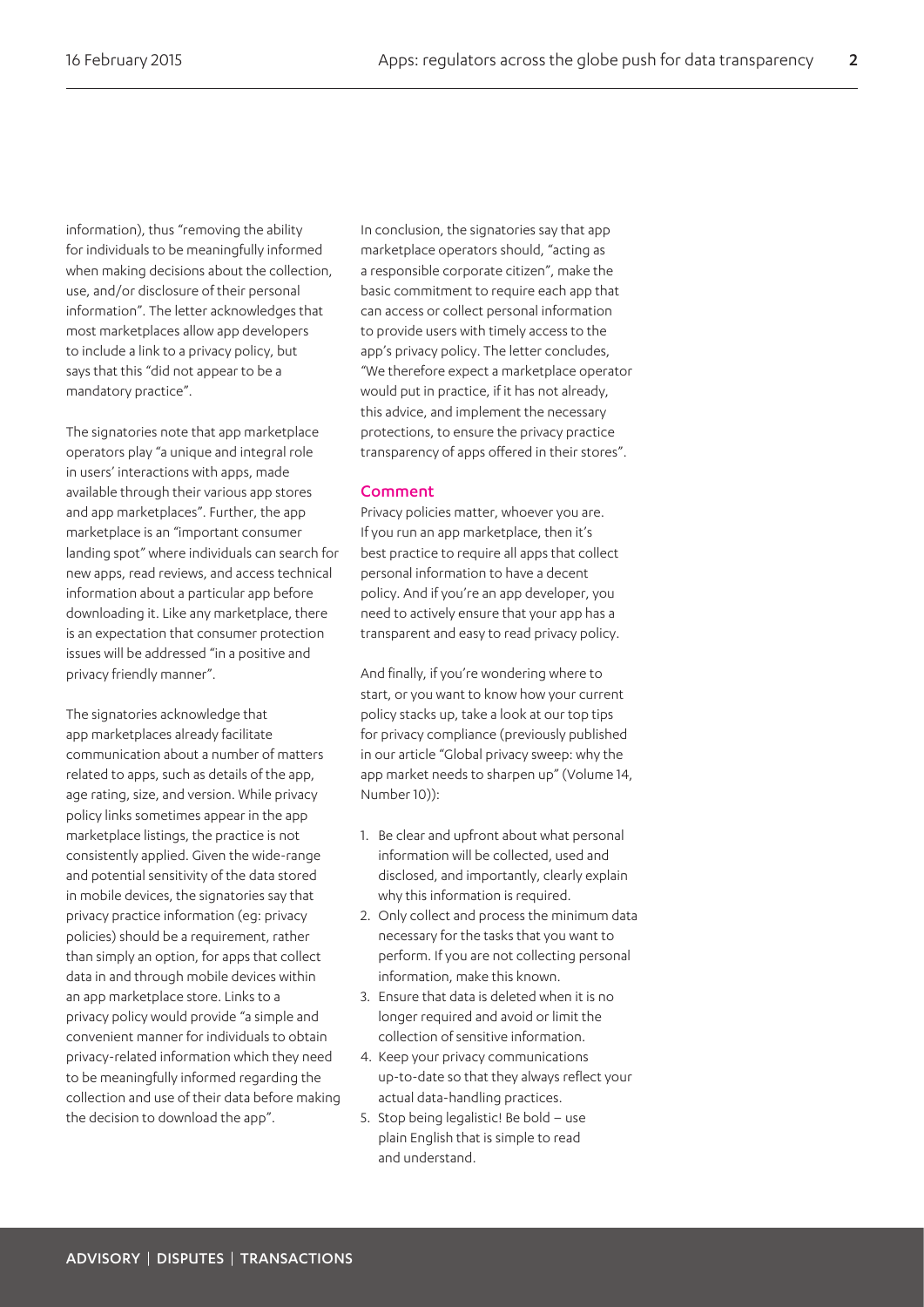- 6. Avoid drowning the reader in long, heavyweight privacy policies. Use links to separate key sections and make these snappy and meaningful. Remember we're now in a world of small mobile screens, not old-fashioned websites.
- 7. Make your privacy policy easily accessible to users, before a user downloads the app.
- 8. Once the app has been installed, make it easy for your users to review privacy information and change their permissions.
- 9. Users should not be forced to take onerous steps to discover how their data is being used, for example, by being forced to exit the app or click through to multiple web pages in order to review relevant privacy information.
- 10.Consider using just-in-time notifications, particularly when more intrusive data is being collected such as GPS location data.

*The information and opinions provided in this article should not be relied upon, or be used, as a substitute for legal advice on how to act in a particular case.*